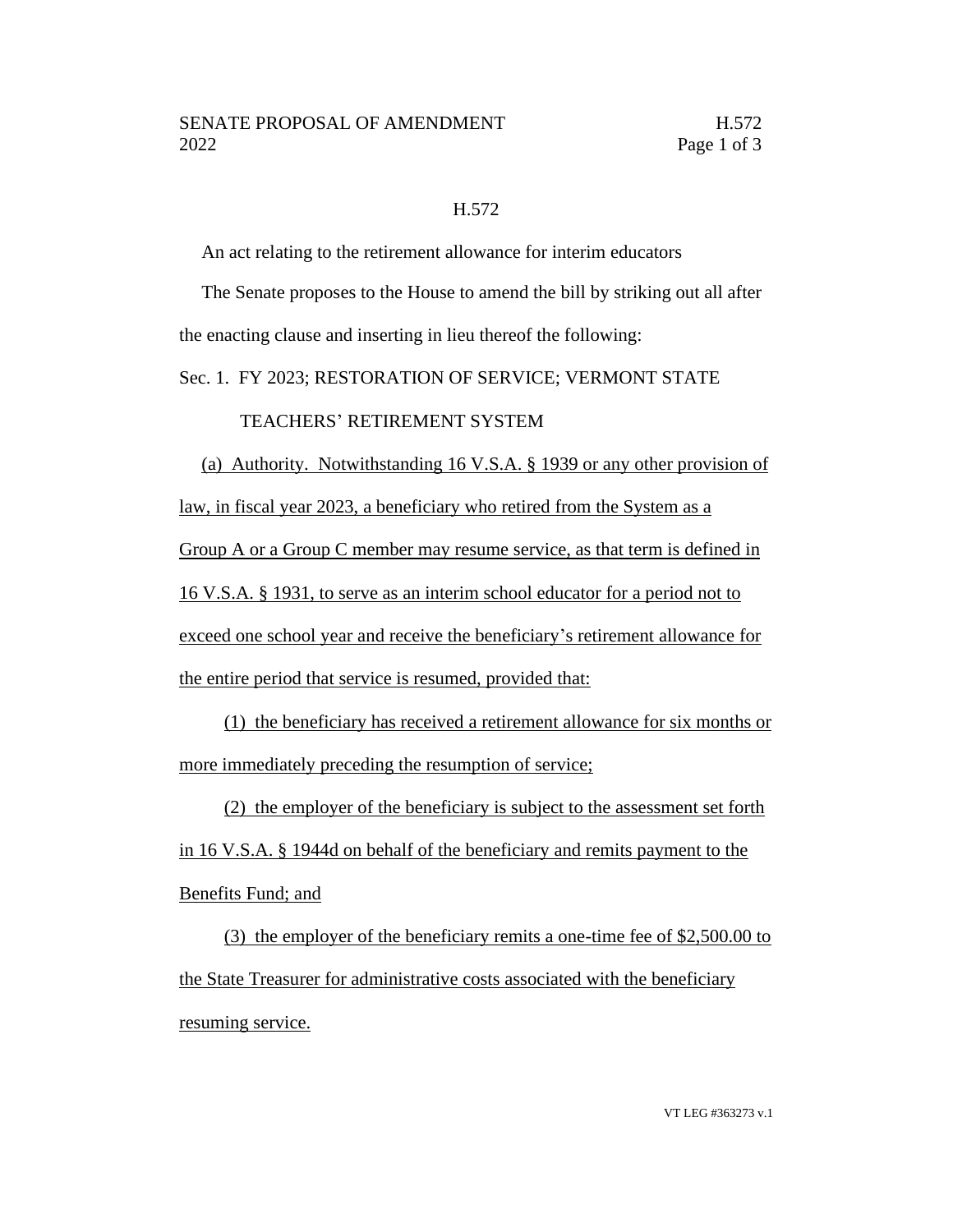(b) Period of service. A person who resumes service under subsection (a) of this section shall not make any contributions to the System during the person's period of service and shall not be entitled to a retirement allowance separately computed for the period that service was resumed.

(c) Employment certification. Each superintendent who hires an interim school educator pursuant to subsection (a) of this section shall certify to the Board that the district exhausted all reasonable options to employ a qualified active educator prior to employing a beneficiary as an interim school educator.

(d) Renewal.

(1) In fiscal years 2024 and 2025, the State Treasurer is authorized to grant not more than two renewals for a one-fiscal-year period to the authority described in subsection (a) of this section. The State Treasurer shall make the determination to renew the authority not earlier than June 1 but not later than June 30 in each fiscal year and shall notify the House and Senate Committees on Government Operations of the determination.

(2) In the event the State Treasurer makes a determination to renew the authority pursuant to subdivision (1) of this subsection, a beneficiary may only resume service during each one-year renewal period if service is performed in a different interim school educator position.

(e) Repeal. This section shall be repealed on June 30, 2026.